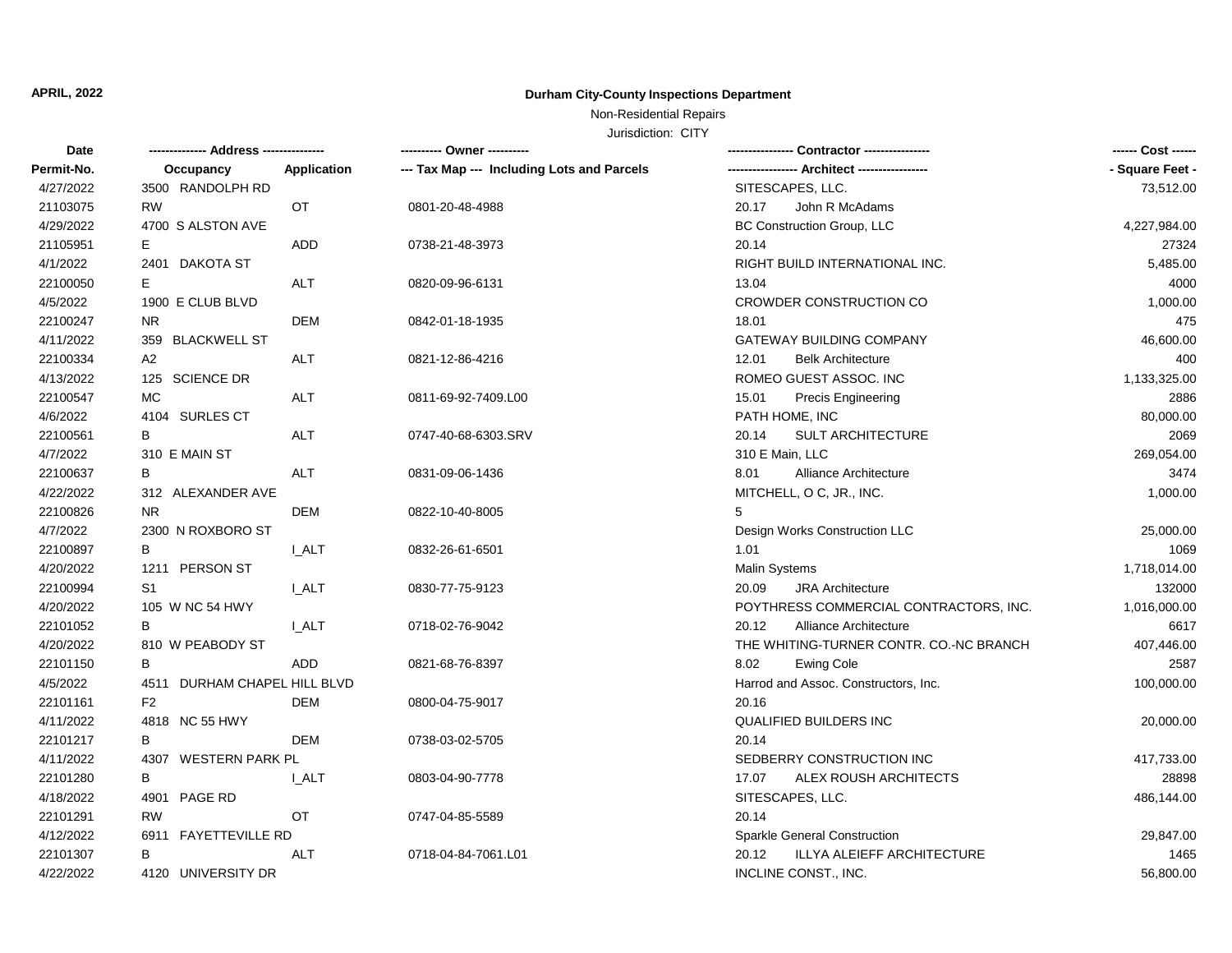## **APRIL, 2022 Durham City-County Inspections Department**

## Non-Residential Repairs

Jurisdiction: CITY

| --- Tax Map --- Including Lots and Parcels<br>-- Architect ----------------<br>- Square Feet -<br>Permit-No.<br>Application<br>Occupancy<br>22101329<br>A2<br>ADD<br>0810-26-11-4472.L00<br>20.15<br>Map Studio PLLC<br>312<br>4/19/2022<br>6910 FAYETTEVILLE RD<br>PLANIT CONSTRUCTION USA INC.<br>178,639.00<br>22101345<br><b>ALT</b><br>0718-04-64-7018<br>20.12<br>485<br>м<br>4/27/2022<br>4505 EMPEROR BLVD<br>257,020.00<br>McKenna Construction Company, Inc.<br>22101356<br><b>ALT</b><br>20.14<br>3280<br>В<br>0747-04-73-1581<br>Gensler<br>4/21/2022<br><b>NC Solar Now</b><br>355 E MOREHEAD AVE<br>204,120.00<br>22101408<br><b>NR</b><br><b>ALT</b><br>12.01<br>16600<br>0821-84-88-8739<br>4/1/2022<br>501 FOSTER ST<br>Darkness RISING Project<br>5,750.00<br>22101416<br><b>NR</b><br><b>OT</b><br>8.02<br>0821-89-92-6414<br>gsf productions llc<br>4/22/2022<br>2410 PRESIDENTIAL DR<br>Zurbuch Construction, Inc.<br>56,000.00<br>F <sub>2</sub><br><b>ALT</b><br>20.14<br>22101418<br>0749-04-62-3091<br>4000<br>4/6/2022<br>GATEWAY BUILDING COMPANY<br>3204 STONEYBROOK DR<br>30,000.00<br>22101460<br><b>RW</b><br><b>OT</b><br>17.05<br>0813-72-11-1660<br>4/26/2022<br>120 BROADWAY ST<br>BLACKLEAF, INC.<br>22,428.00<br><b>RW</b><br>OT<br>8.02<br>22101496<br>0831-09-23-8367<br>4/29/2022<br>1001 HILL DR<br><b>Merritt Construction Services</b><br>268,000.00<br>22101511<br>МC<br><b>LALT</b><br>0749-40-35-7994.DUR<br>20.28<br><b>Maurer Architecture</b><br>4429<br>4/21/2022<br>1432 ELLIS RD<br>Carolina Coastal Builders T/A Jenns, LLC<br>39,030.00<br><b>RW</b><br>22101531<br><b>OT</b><br>20.14<br>Marvel Engineering & Consulting<br>0830-80-11-6142<br>4/26/2022<br>1432 ELLIS RD<br>Carolina Coastal Builders T/A Jenns, LLC<br>48,788.00<br>22101532<br><b>RW</b><br>OT<br>20.14<br>Marvel Engineering & Consulting<br>0830-80-11-6142<br>4/21/2022<br>Carolina Coastal Builders T/A Jenns, LLC<br>1432 ELLIS RD<br>43,909.00<br><b>RW</b><br>OT<br>Marvel Engineering & Consulting<br>22101534<br>20.14<br>0830-80-11-6142<br>Carolina Coastal Builders T/A Jenns, LLC<br>4/21/2022<br>1432 ELLIS RD<br>17,889.00<br><b>RW</b><br>22101535<br>OT<br>20.14<br>Marvel Engineering & Consulting<br>0830-80-11-6142<br>4/21/2022<br>1432 ELLIS RD<br>Carolina Coastal Builders T/A Jenns, LLC<br>8,131.00<br>22101537<br><b>RW</b><br>OT<br>20.14<br>Marvel Engineering & Consulting<br>0830-80-11-6142<br>4/21/2022<br>1432 ELLIS RD<br>Carolina Coastal Builders T/A Jenns, LLC<br>4,879.00<br>22101538<br><b>RW</b><br>OT<br>Marvel Engineering & Consulting<br>20.14<br>0830-80-11-6142<br>4/21/2022<br>Ram Jack T/A Foundation Solutions, LLC<br>4 ANSON ST<br>11,000.00<br>22101579<br><b>RP</b><br>20.09<br>B<br>0830-77-13-5259<br>90<br>4/12/2022<br>300 MORRIS ST<br>Brookwood Construction, LLC<br>77,796.00<br>22101581<br><b>ALT</b><br>O'BRIEN ATKINS ASSOCIATES, PA<br>В<br>0821-08-88-6815<br>22.00<br>11711<br>4/22/2022<br>210 SCIENCE DR<br>LECHASE CONSTRUCTION SERVICES, LLC<br>101,942.00<br><b>ALT</b><br>15.01<br>22101617<br>654<br>A3<br>0811-69-92-7409.L00<br>4/21/2022<br>3940 SHOCCOREE DR<br>BLACKLEAF, INC.<br>265,292.00 | <b>Date</b> |           |           | ---------- Owner ---------- |       | ------ Cost ------ |
|---------------------------------------------------------------------------------------------------------------------------------------------------------------------------------------------------------------------------------------------------------------------------------------------------------------------------------------------------------------------------------------------------------------------------------------------------------------------------------------------------------------------------------------------------------------------------------------------------------------------------------------------------------------------------------------------------------------------------------------------------------------------------------------------------------------------------------------------------------------------------------------------------------------------------------------------------------------------------------------------------------------------------------------------------------------------------------------------------------------------------------------------------------------------------------------------------------------------------------------------------------------------------------------------------------------------------------------------------------------------------------------------------------------------------------------------------------------------------------------------------------------------------------------------------------------------------------------------------------------------------------------------------------------------------------------------------------------------------------------------------------------------------------------------------------------------------------------------------------------------------------------------------------------------------------------------------------------------------------------------------------------------------------------------------------------------------------------------------------------------------------------------------------------------------------------------------------------------------------------------------------------------------------------------------------------------------------------------------------------------------------------------------------------------------------------------------------------------------------------------------------------------------------------------------------------------------------------------------------------------------------------------------------------------------------------------------------------------------------------------------------------------------------------------------------------------------------------------------------------------------------------------------------------------------------------------------------------------------------------------------------------------------------------------------------------------------------------------------------------------------------------------------------------------------------------------------------|-------------|-----------|-----------|-----------------------------|-------|--------------------|
|                                                                                                                                                                                                                                                                                                                                                                                                                                                                                                                                                                                                                                                                                                                                                                                                                                                                                                                                                                                                                                                                                                                                                                                                                                                                                                                                                                                                                                                                                                                                                                                                                                                                                                                                                                                                                                                                                                                                                                                                                                                                                                                                                                                                                                                                                                                                                                                                                                                                                                                                                                                                                                                                                                                                                                                                                                                                                                                                                                                                                                                                                                                                                                                                         |             |           |           |                             |       |                    |
|                                                                                                                                                                                                                                                                                                                                                                                                                                                                                                                                                                                                                                                                                                                                                                                                                                                                                                                                                                                                                                                                                                                                                                                                                                                                                                                                                                                                                                                                                                                                                                                                                                                                                                                                                                                                                                                                                                                                                                                                                                                                                                                                                                                                                                                                                                                                                                                                                                                                                                                                                                                                                                                                                                                                                                                                                                                                                                                                                                                                                                                                                                                                                                                                         |             |           |           |                             |       |                    |
|                                                                                                                                                                                                                                                                                                                                                                                                                                                                                                                                                                                                                                                                                                                                                                                                                                                                                                                                                                                                                                                                                                                                                                                                                                                                                                                                                                                                                                                                                                                                                                                                                                                                                                                                                                                                                                                                                                                                                                                                                                                                                                                                                                                                                                                                                                                                                                                                                                                                                                                                                                                                                                                                                                                                                                                                                                                                                                                                                                                                                                                                                                                                                                                                         |             |           |           |                             |       |                    |
|                                                                                                                                                                                                                                                                                                                                                                                                                                                                                                                                                                                                                                                                                                                                                                                                                                                                                                                                                                                                                                                                                                                                                                                                                                                                                                                                                                                                                                                                                                                                                                                                                                                                                                                                                                                                                                                                                                                                                                                                                                                                                                                                                                                                                                                                                                                                                                                                                                                                                                                                                                                                                                                                                                                                                                                                                                                                                                                                                                                                                                                                                                                                                                                                         |             |           |           |                             |       |                    |
|                                                                                                                                                                                                                                                                                                                                                                                                                                                                                                                                                                                                                                                                                                                                                                                                                                                                                                                                                                                                                                                                                                                                                                                                                                                                                                                                                                                                                                                                                                                                                                                                                                                                                                                                                                                                                                                                                                                                                                                                                                                                                                                                                                                                                                                                                                                                                                                                                                                                                                                                                                                                                                                                                                                                                                                                                                                                                                                                                                                                                                                                                                                                                                                                         |             |           |           |                             |       |                    |
|                                                                                                                                                                                                                                                                                                                                                                                                                                                                                                                                                                                                                                                                                                                                                                                                                                                                                                                                                                                                                                                                                                                                                                                                                                                                                                                                                                                                                                                                                                                                                                                                                                                                                                                                                                                                                                                                                                                                                                                                                                                                                                                                                                                                                                                                                                                                                                                                                                                                                                                                                                                                                                                                                                                                                                                                                                                                                                                                                                                                                                                                                                                                                                                                         |             |           |           |                             |       |                    |
|                                                                                                                                                                                                                                                                                                                                                                                                                                                                                                                                                                                                                                                                                                                                                                                                                                                                                                                                                                                                                                                                                                                                                                                                                                                                                                                                                                                                                                                                                                                                                                                                                                                                                                                                                                                                                                                                                                                                                                                                                                                                                                                                                                                                                                                                                                                                                                                                                                                                                                                                                                                                                                                                                                                                                                                                                                                                                                                                                                                                                                                                                                                                                                                                         |             |           |           |                             |       |                    |
|                                                                                                                                                                                                                                                                                                                                                                                                                                                                                                                                                                                                                                                                                                                                                                                                                                                                                                                                                                                                                                                                                                                                                                                                                                                                                                                                                                                                                                                                                                                                                                                                                                                                                                                                                                                                                                                                                                                                                                                                                                                                                                                                                                                                                                                                                                                                                                                                                                                                                                                                                                                                                                                                                                                                                                                                                                                                                                                                                                                                                                                                                                                                                                                                         |             |           |           |                             |       |                    |
|                                                                                                                                                                                                                                                                                                                                                                                                                                                                                                                                                                                                                                                                                                                                                                                                                                                                                                                                                                                                                                                                                                                                                                                                                                                                                                                                                                                                                                                                                                                                                                                                                                                                                                                                                                                                                                                                                                                                                                                                                                                                                                                                                                                                                                                                                                                                                                                                                                                                                                                                                                                                                                                                                                                                                                                                                                                                                                                                                                                                                                                                                                                                                                                                         |             |           |           |                             |       |                    |
|                                                                                                                                                                                                                                                                                                                                                                                                                                                                                                                                                                                                                                                                                                                                                                                                                                                                                                                                                                                                                                                                                                                                                                                                                                                                                                                                                                                                                                                                                                                                                                                                                                                                                                                                                                                                                                                                                                                                                                                                                                                                                                                                                                                                                                                                                                                                                                                                                                                                                                                                                                                                                                                                                                                                                                                                                                                                                                                                                                                                                                                                                                                                                                                                         |             |           |           |                             |       |                    |
|                                                                                                                                                                                                                                                                                                                                                                                                                                                                                                                                                                                                                                                                                                                                                                                                                                                                                                                                                                                                                                                                                                                                                                                                                                                                                                                                                                                                                                                                                                                                                                                                                                                                                                                                                                                                                                                                                                                                                                                                                                                                                                                                                                                                                                                                                                                                                                                                                                                                                                                                                                                                                                                                                                                                                                                                                                                                                                                                                                                                                                                                                                                                                                                                         |             |           |           |                             |       |                    |
|                                                                                                                                                                                                                                                                                                                                                                                                                                                                                                                                                                                                                                                                                                                                                                                                                                                                                                                                                                                                                                                                                                                                                                                                                                                                                                                                                                                                                                                                                                                                                                                                                                                                                                                                                                                                                                                                                                                                                                                                                                                                                                                                                                                                                                                                                                                                                                                                                                                                                                                                                                                                                                                                                                                                                                                                                                                                                                                                                                                                                                                                                                                                                                                                         |             |           |           |                             |       |                    |
|                                                                                                                                                                                                                                                                                                                                                                                                                                                                                                                                                                                                                                                                                                                                                                                                                                                                                                                                                                                                                                                                                                                                                                                                                                                                                                                                                                                                                                                                                                                                                                                                                                                                                                                                                                                                                                                                                                                                                                                                                                                                                                                                                                                                                                                                                                                                                                                                                                                                                                                                                                                                                                                                                                                                                                                                                                                                                                                                                                                                                                                                                                                                                                                                         |             |           |           |                             |       |                    |
|                                                                                                                                                                                                                                                                                                                                                                                                                                                                                                                                                                                                                                                                                                                                                                                                                                                                                                                                                                                                                                                                                                                                                                                                                                                                                                                                                                                                                                                                                                                                                                                                                                                                                                                                                                                                                                                                                                                                                                                                                                                                                                                                                                                                                                                                                                                                                                                                                                                                                                                                                                                                                                                                                                                                                                                                                                                                                                                                                                                                                                                                                                                                                                                                         |             |           |           |                             |       |                    |
|                                                                                                                                                                                                                                                                                                                                                                                                                                                                                                                                                                                                                                                                                                                                                                                                                                                                                                                                                                                                                                                                                                                                                                                                                                                                                                                                                                                                                                                                                                                                                                                                                                                                                                                                                                                                                                                                                                                                                                                                                                                                                                                                                                                                                                                                                                                                                                                                                                                                                                                                                                                                                                                                                                                                                                                                                                                                                                                                                                                                                                                                                                                                                                                                         |             |           |           |                             |       |                    |
|                                                                                                                                                                                                                                                                                                                                                                                                                                                                                                                                                                                                                                                                                                                                                                                                                                                                                                                                                                                                                                                                                                                                                                                                                                                                                                                                                                                                                                                                                                                                                                                                                                                                                                                                                                                                                                                                                                                                                                                                                                                                                                                                                                                                                                                                                                                                                                                                                                                                                                                                                                                                                                                                                                                                                                                                                                                                                                                                                                                                                                                                                                                                                                                                         |             |           |           |                             |       |                    |
|                                                                                                                                                                                                                                                                                                                                                                                                                                                                                                                                                                                                                                                                                                                                                                                                                                                                                                                                                                                                                                                                                                                                                                                                                                                                                                                                                                                                                                                                                                                                                                                                                                                                                                                                                                                                                                                                                                                                                                                                                                                                                                                                                                                                                                                                                                                                                                                                                                                                                                                                                                                                                                                                                                                                                                                                                                                                                                                                                                                                                                                                                                                                                                                                         |             |           |           |                             |       |                    |
|                                                                                                                                                                                                                                                                                                                                                                                                                                                                                                                                                                                                                                                                                                                                                                                                                                                                                                                                                                                                                                                                                                                                                                                                                                                                                                                                                                                                                                                                                                                                                                                                                                                                                                                                                                                                                                                                                                                                                                                                                                                                                                                                                                                                                                                                                                                                                                                                                                                                                                                                                                                                                                                                                                                                                                                                                                                                                                                                                                                                                                                                                                                                                                                                         |             |           |           |                             |       |                    |
|                                                                                                                                                                                                                                                                                                                                                                                                                                                                                                                                                                                                                                                                                                                                                                                                                                                                                                                                                                                                                                                                                                                                                                                                                                                                                                                                                                                                                                                                                                                                                                                                                                                                                                                                                                                                                                                                                                                                                                                                                                                                                                                                                                                                                                                                                                                                                                                                                                                                                                                                                                                                                                                                                                                                                                                                                                                                                                                                                                                                                                                                                                                                                                                                         |             |           |           |                             |       |                    |
|                                                                                                                                                                                                                                                                                                                                                                                                                                                                                                                                                                                                                                                                                                                                                                                                                                                                                                                                                                                                                                                                                                                                                                                                                                                                                                                                                                                                                                                                                                                                                                                                                                                                                                                                                                                                                                                                                                                                                                                                                                                                                                                                                                                                                                                                                                                                                                                                                                                                                                                                                                                                                                                                                                                                                                                                                                                                                                                                                                                                                                                                                                                                                                                                         |             |           |           |                             |       |                    |
|                                                                                                                                                                                                                                                                                                                                                                                                                                                                                                                                                                                                                                                                                                                                                                                                                                                                                                                                                                                                                                                                                                                                                                                                                                                                                                                                                                                                                                                                                                                                                                                                                                                                                                                                                                                                                                                                                                                                                                                                                                                                                                                                                                                                                                                                                                                                                                                                                                                                                                                                                                                                                                                                                                                                                                                                                                                                                                                                                                                                                                                                                                                                                                                                         |             |           |           |                             |       |                    |
|                                                                                                                                                                                                                                                                                                                                                                                                                                                                                                                                                                                                                                                                                                                                                                                                                                                                                                                                                                                                                                                                                                                                                                                                                                                                                                                                                                                                                                                                                                                                                                                                                                                                                                                                                                                                                                                                                                                                                                                                                                                                                                                                                                                                                                                                                                                                                                                                                                                                                                                                                                                                                                                                                                                                                                                                                                                                                                                                                                                                                                                                                                                                                                                                         |             |           |           |                             |       |                    |
|                                                                                                                                                                                                                                                                                                                                                                                                                                                                                                                                                                                                                                                                                                                                                                                                                                                                                                                                                                                                                                                                                                                                                                                                                                                                                                                                                                                                                                                                                                                                                                                                                                                                                                                                                                                                                                                                                                                                                                                                                                                                                                                                                                                                                                                                                                                                                                                                                                                                                                                                                                                                                                                                                                                                                                                                                                                                                                                                                                                                                                                                                                                                                                                                         |             |           |           |                             |       |                    |
|                                                                                                                                                                                                                                                                                                                                                                                                                                                                                                                                                                                                                                                                                                                                                                                                                                                                                                                                                                                                                                                                                                                                                                                                                                                                                                                                                                                                                                                                                                                                                                                                                                                                                                                                                                                                                                                                                                                                                                                                                                                                                                                                                                                                                                                                                                                                                                                                                                                                                                                                                                                                                                                                                                                                                                                                                                                                                                                                                                                                                                                                                                                                                                                                         |             |           |           |                             |       |                    |
|                                                                                                                                                                                                                                                                                                                                                                                                                                                                                                                                                                                                                                                                                                                                                                                                                                                                                                                                                                                                                                                                                                                                                                                                                                                                                                                                                                                                                                                                                                                                                                                                                                                                                                                                                                                                                                                                                                                                                                                                                                                                                                                                                                                                                                                                                                                                                                                                                                                                                                                                                                                                                                                                                                                                                                                                                                                                                                                                                                                                                                                                                                                                                                                                         |             |           |           |                             |       |                    |
|                                                                                                                                                                                                                                                                                                                                                                                                                                                                                                                                                                                                                                                                                                                                                                                                                                                                                                                                                                                                                                                                                                                                                                                                                                                                                                                                                                                                                                                                                                                                                                                                                                                                                                                                                                                                                                                                                                                                                                                                                                                                                                                                                                                                                                                                                                                                                                                                                                                                                                                                                                                                                                                                                                                                                                                                                                                                                                                                                                                                                                                                                                                                                                                                         |             |           |           |                             |       |                    |
|                                                                                                                                                                                                                                                                                                                                                                                                                                                                                                                                                                                                                                                                                                                                                                                                                                                                                                                                                                                                                                                                                                                                                                                                                                                                                                                                                                                                                                                                                                                                                                                                                                                                                                                                                                                                                                                                                                                                                                                                                                                                                                                                                                                                                                                                                                                                                                                                                                                                                                                                                                                                                                                                                                                                                                                                                                                                                                                                                                                                                                                                                                                                                                                                         |             |           |           |                             |       |                    |
|                                                                                                                                                                                                                                                                                                                                                                                                                                                                                                                                                                                                                                                                                                                                                                                                                                                                                                                                                                                                                                                                                                                                                                                                                                                                                                                                                                                                                                                                                                                                                                                                                                                                                                                                                                                                                                                                                                                                                                                                                                                                                                                                                                                                                                                                                                                                                                                                                                                                                                                                                                                                                                                                                                                                                                                                                                                                                                                                                                                                                                                                                                                                                                                                         |             |           |           |                             |       |                    |
|                                                                                                                                                                                                                                                                                                                                                                                                                                                                                                                                                                                                                                                                                                                                                                                                                                                                                                                                                                                                                                                                                                                                                                                                                                                                                                                                                                                                                                                                                                                                                                                                                                                                                                                                                                                                                                                                                                                                                                                                                                                                                                                                                                                                                                                                                                                                                                                                                                                                                                                                                                                                                                                                                                                                                                                                                                                                                                                                                                                                                                                                                                                                                                                                         |             |           |           |                             |       |                    |
|                                                                                                                                                                                                                                                                                                                                                                                                                                                                                                                                                                                                                                                                                                                                                                                                                                                                                                                                                                                                                                                                                                                                                                                                                                                                                                                                                                                                                                                                                                                                                                                                                                                                                                                                                                                                                                                                                                                                                                                                                                                                                                                                                                                                                                                                                                                                                                                                                                                                                                                                                                                                                                                                                                                                                                                                                                                                                                                                                                                                                                                                                                                                                                                                         |             |           |           |                             |       |                    |
|                                                                                                                                                                                                                                                                                                                                                                                                                                                                                                                                                                                                                                                                                                                                                                                                                                                                                                                                                                                                                                                                                                                                                                                                                                                                                                                                                                                                                                                                                                                                                                                                                                                                                                                                                                                                                                                                                                                                                                                                                                                                                                                                                                                                                                                                                                                                                                                                                                                                                                                                                                                                                                                                                                                                                                                                                                                                                                                                                                                                                                                                                                                                                                                                         |             |           |           |                             |       |                    |
|                                                                                                                                                                                                                                                                                                                                                                                                                                                                                                                                                                                                                                                                                                                                                                                                                                                                                                                                                                                                                                                                                                                                                                                                                                                                                                                                                                                                                                                                                                                                                                                                                                                                                                                                                                                                                                                                                                                                                                                                                                                                                                                                                                                                                                                                                                                                                                                                                                                                                                                                                                                                                                                                                                                                                                                                                                                                                                                                                                                                                                                                                                                                                                                                         |             |           |           |                             |       |                    |
|                                                                                                                                                                                                                                                                                                                                                                                                                                                                                                                                                                                                                                                                                                                                                                                                                                                                                                                                                                                                                                                                                                                                                                                                                                                                                                                                                                                                                                                                                                                                                                                                                                                                                                                                                                                                                                                                                                                                                                                                                                                                                                                                                                                                                                                                                                                                                                                                                                                                                                                                                                                                                                                                                                                                                                                                                                                                                                                                                                                                                                                                                                                                                                                                         |             |           |           |                             |       |                    |
|                                                                                                                                                                                                                                                                                                                                                                                                                                                                                                                                                                                                                                                                                                                                                                                                                                                                                                                                                                                                                                                                                                                                                                                                                                                                                                                                                                                                                                                                                                                                                                                                                                                                                                                                                                                                                                                                                                                                                                                                                                                                                                                                                                                                                                                                                                                                                                                                                                                                                                                                                                                                                                                                                                                                                                                                                                                                                                                                                                                                                                                                                                                                                                                                         |             |           |           |                             |       |                    |
|                                                                                                                                                                                                                                                                                                                                                                                                                                                                                                                                                                                                                                                                                                                                                                                                                                                                                                                                                                                                                                                                                                                                                                                                                                                                                                                                                                                                                                                                                                                                                                                                                                                                                                                                                                                                                                                                                                                                                                                                                                                                                                                                                                                                                                                                                                                                                                                                                                                                                                                                                                                                                                                                                                                                                                                                                                                                                                                                                                                                                                                                                                                                                                                                         |             |           |           |                             |       |                    |
|                                                                                                                                                                                                                                                                                                                                                                                                                                                                                                                                                                                                                                                                                                                                                                                                                                                                                                                                                                                                                                                                                                                                                                                                                                                                                                                                                                                                                                                                                                                                                                                                                                                                                                                                                                                                                                                                                                                                                                                                                                                                                                                                                                                                                                                                                                                                                                                                                                                                                                                                                                                                                                                                                                                                                                                                                                                                                                                                                                                                                                                                                                                                                                                                         |             |           |           |                             |       |                    |
|                                                                                                                                                                                                                                                                                                                                                                                                                                                                                                                                                                                                                                                                                                                                                                                                                                                                                                                                                                                                                                                                                                                                                                                                                                                                                                                                                                                                                                                                                                                                                                                                                                                                                                                                                                                                                                                                                                                                                                                                                                                                                                                                                                                                                                                                                                                                                                                                                                                                                                                                                                                                                                                                                                                                                                                                                                                                                                                                                                                                                                                                                                                                                                                                         |             |           |           |                             |       |                    |
|                                                                                                                                                                                                                                                                                                                                                                                                                                                                                                                                                                                                                                                                                                                                                                                                                                                                                                                                                                                                                                                                                                                                                                                                                                                                                                                                                                                                                                                                                                                                                                                                                                                                                                                                                                                                                                                                                                                                                                                                                                                                                                                                                                                                                                                                                                                                                                                                                                                                                                                                                                                                                                                                                                                                                                                                                                                                                                                                                                                                                                                                                                                                                                                                         | 22101642    | <b>RW</b> | <b>OT</b> | 0813-03-20-3493             | 17.07 |                    |